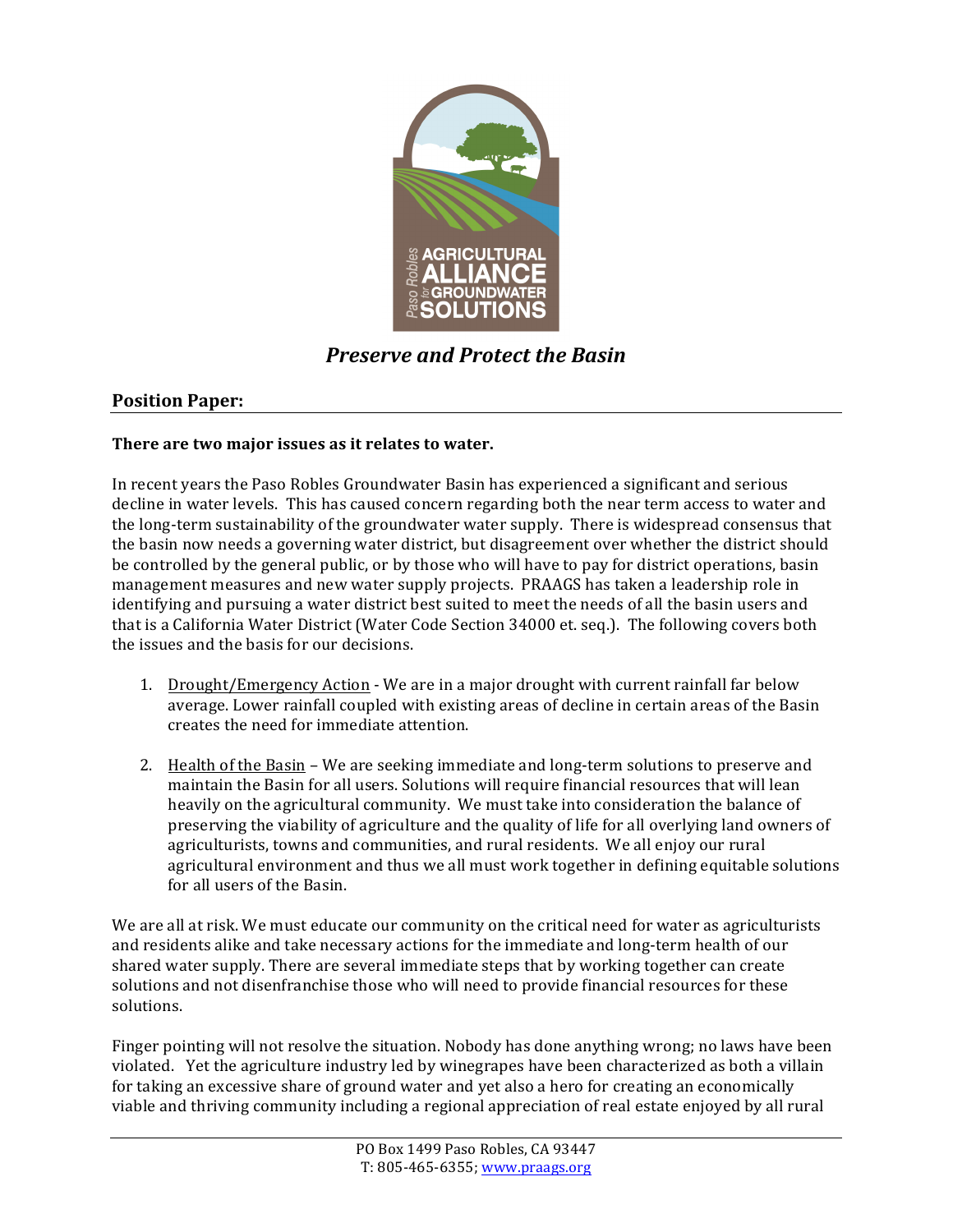residents, vineyards, and farmers alike. Agricultural accepts its responsibility to help and lead in the solving of the water balance issue. While we have been criticized and told by some that our approach is "unacceptable", we remain committed to provide leadership and find solutions that benefit all overliers and firmly believe that cooperation is the better path. We must balance our available water resource to support our economy with long-term, sustainable solutions. This benefits all stakeholders.

## **Drought/Emergency!Action:!**

2012-13 California rainfall totals are very low. Locally, we are extraordinarily dry, one of the driest periods in San Luis Obispo County's history. Lack of rainfall in the last two years exacerbates the problem of general long-term basin decline. This year's Paso Robles Airport rainfall was 4.63 inches, one of the lowest rainfall years ever recorded and only 36% of normal.

• Winegrapes are among the lowest per acre users of irrigation water. Agriculture turns to the wine industry to look at efficiencies for other crops as a model.

Many of us enjoy the pleasures of living the rural life. In doing so, we accept the realities and the risks of being dependent on groundwater. Wells and pumps are expensive, troublesome and fragile and it is easy to take them for granted. Wells for rural residential owners are some of the biggest investment associated with rural living. Wells need maintenance, repairs and special attention as the environment changes, including dropping pumps and even drilling deeper wells.

Well installation needs special engineering and geology considerations to establish the proper drilldepth into the water bearing strata. Reasonable science and technical foresight is needed to establish the depth of the well to manage the risks associated with ownership. Wells drilled too shallow to minimize cost of installation do not provide the risk protection against drought.

Ag wells are the same. Well drilling is an expensive undertaking and we all know that it can only be an interim measure until the basin is stabilized or recovering. The health of the Basin is a critical economic factor for Ag and that is the reason we are taking action.

There are many stories about wells failing and going dry during this drought year. We all need to cooperate with County Public Works, which is seeking specific information on properties where wells have failed. This information allows Public Works to evaluate locations, understand the depth of the wells and to confirm that the aquifer drop is the reason for failure.

- Well owners should contact County Public Works at 805-781-5252. This data will help Public Works understand supply issues and determine solutions based on options for each situation. For example, is it a case of needing to drill a deeper well and/or is a supplemental water supply necessary?
- PRAAGS members are offering to help our neighbors with emergency water supplies. We will provide water at cost to those who need it.
- A California Water District will have the capability to secure loans and grants to help those who need to deepen their wells, but lack current funds to pay for it. There are also existing loan programs that individuals may be able to use in this difficult time.
- A California Water District will be able to drill a community well for any landowners who wish to organize a shared undertaking.
- PRAAGS will continue to seek other interim remedies that will enable local landowners to bridge the time needed to secure sound permanent groundwater basin solutions.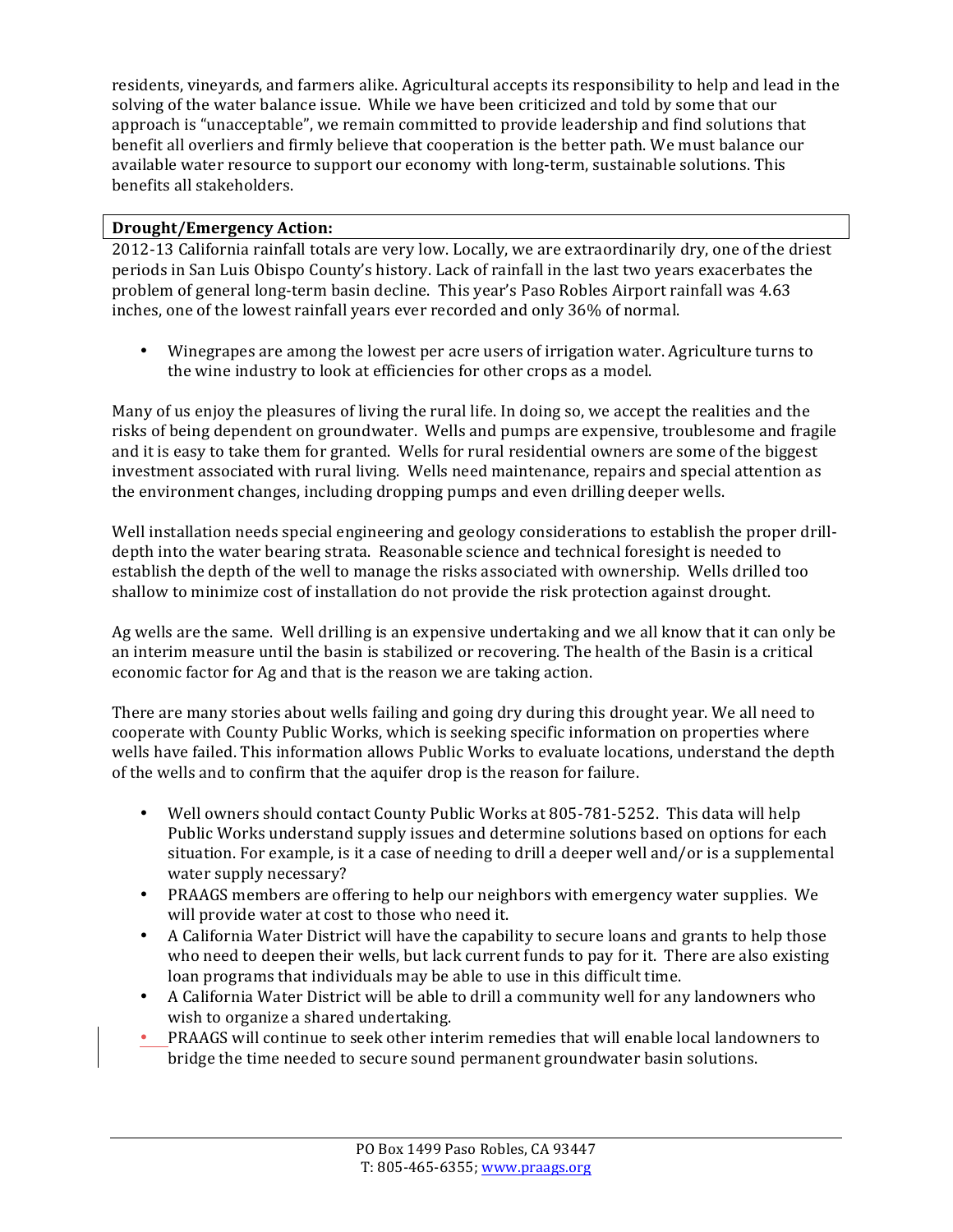### **Health of the Basin:**

The Paso Robles Basin is one of the most significant agricultural areas between San Francisco and Los Angeles that does not have a water district in place. Our common goal is to stabilize, preserve and maintain the Basin for all users by establishing an effective, responsive district.

Establishing a landowner supported California Water District creates the necessary framework and sufficient financials resources to address short-term problems while ultimately bringing long-term solutions to sustain the health of the Paso Robles Groundwater Basin.

- A Board of Directors will be responsible for representing all users of the basin. This elected group will concentrate exclusively on water issues.
- The California Water District is the same type of district found in most agricultural areas throughout the State and is best suited to serve landowners in a rural setting.
- The California Water District for the Paso Robles Basin will look at solutions ranging from conservation projects to supplemental water for recharge or delivery.
- The California Water District is the best vehicle to access loans, grants, cost sharing and other assistance programs for projects large and small - from individual wells to large projects.
- The California Water District has similar powers of the other districts under consideration.

When you look at the various types of water districts being proposed one needs to ask themselves three questions:

- 1. **Who would be called upon to financially support the district?** The answer is the landowners.
- 2. **Can landowners be forced to support a district?** No! Proposition 218 simply states that all assessments and charges on property owners are subject to approval of those to be assessed.
- 3. **Why would the landowners vote for a district in which they have little say?** A California Water District is the only viable structure connecting governance with financial resources.

The **Paso Robles Agriculture Alliance for Ground Water Solutions** (PRAAGS), an association representing agriculturists ranging from small vineyards to large ranches and is already moving forward. This group of agriculture leaders is in a position to get results immediately … as early as 2014.!

- Our mission is to work cooperatively to stabilize, preserve and maintain a sustainable groundwater supply.
- We complement the Blue Ribbon Committee, which was created by the County to identify solutions to preserve and sustain the Basin. PRAAGS members have been very active in the Committee and support its efforts. We believe the California Water District will be the best tool to implement the viable solutions identified by the Blue Ribbon Committee.
- We have already used our financial and technical resources to hire expert teams that will help us create a fully functioning water district in the shortest possible time.
- We envision that the proposed District would pursue projects to import available supplemental water supplies and through various means encourage conservation of groundwater supplies in order to stabilize, preserve and maintain a sustainable groundwater supply for all.